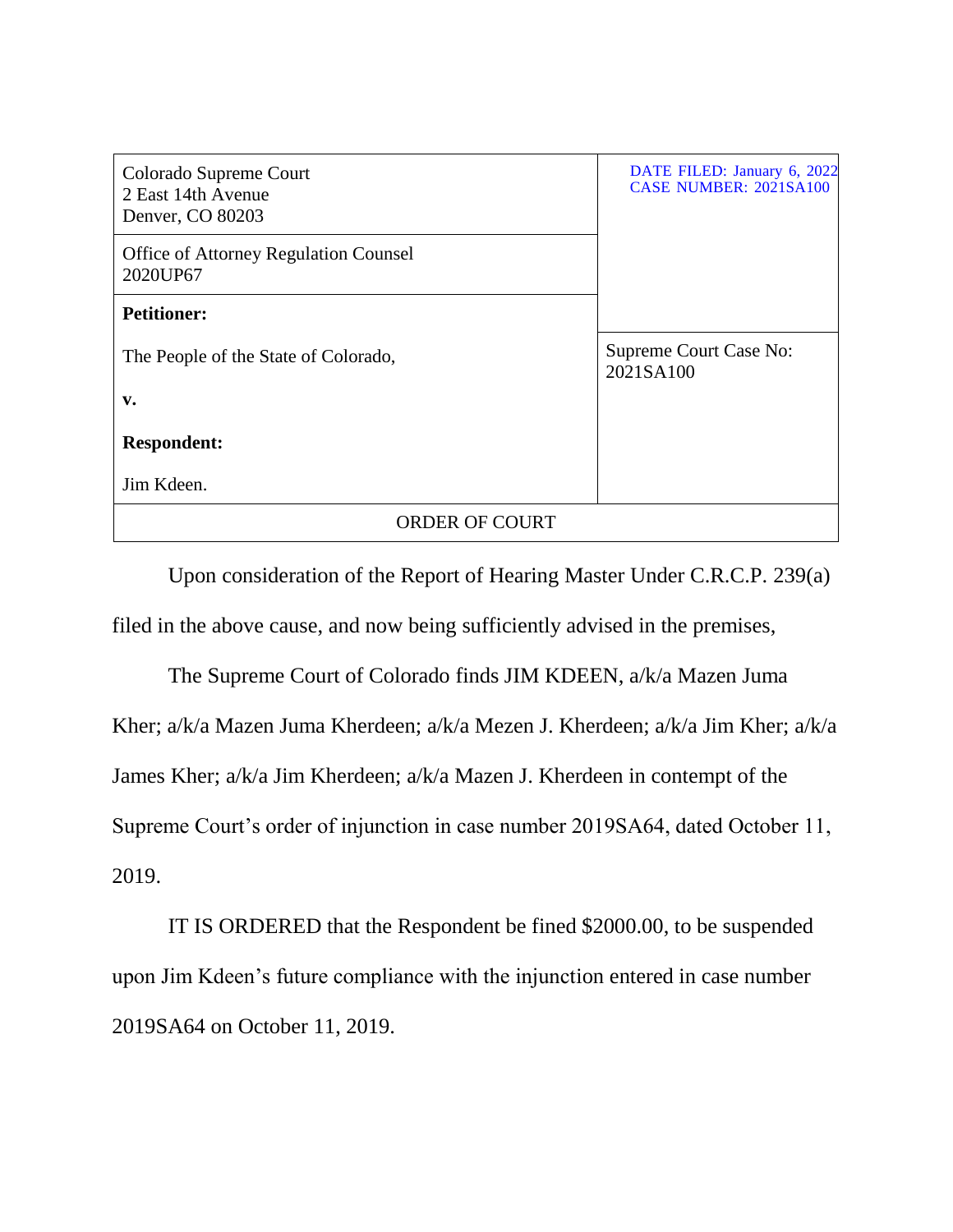IT IS FURTHER ORDERED that Jim Kdeen is assessed costs in the amount of \$2,224, subject to a payment plan requiring him to pay the People \$100.00 per month beginning (28) days from the date of this order.

IT IS FURTHER ORDERED that the Supreme Court restricts Jim Kdeen's ability to submit filings pro se in Colorado courts. All Colorado courts are to reject any of Jim Kdeen's filings as a proponent of a claim (i.e., as a plaintiff, third party claimant, cross-claimant, or counter-claimant) unless such filings are accompanied by a certification from a licensed Colorado lawyer affirming that she or he has read the pleading; that to the best of her or his knowledge, information and belief formed after reasonable inquiry, the pleading is well grounded in fact and is warranted by existing law or a good faith argument for the extension, modification, or reversal of existing law; and that the pleading is not interposed for any improper purposes, such as to harass or to cause unnecessary delay or needless increase in the cost of litigation.

## BY THE COURT, EN BANC, JANUARY 6, 2022.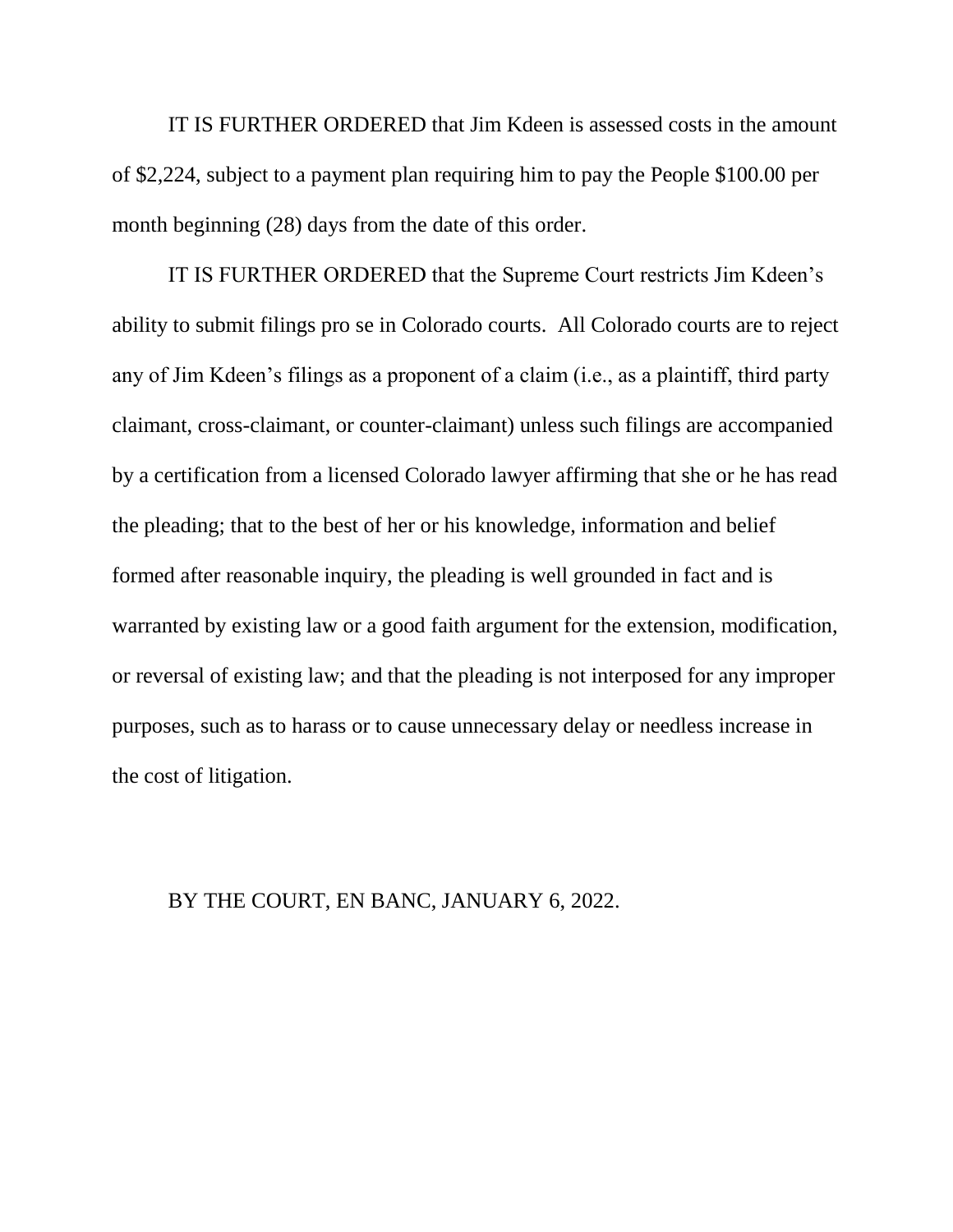| SUPREME COURT, STATE OF COLORADO<br>ORIGINAL PROCEEDING IN CONTEMPT BEFORE<br>THE OFFICE OF THE PRESIDING DISCIPLINARY JUDGE<br>1300 BROADWAY, SUITE 250<br><b>DENVER, CO 80203</b>     |              |  |
|-----------------------------------------------------------------------------------------------------------------------------------------------------------------------------------------|--------------|--|
| <b>Petitioner:</b>                                                                                                                                                                      | Case Number: |  |
| THE PEOPLE OF THE STATE OF COLORADO                                                                                                                                                     | 21SA100      |  |
| Respondent:<br>JIM KDEEN, a/k/a Mazen Juma Kher; a/k/a Mazen Juma Kherdeen;<br>a/k/a Mezen J. Kherdeen; a/k/a Jim Kher; a/k/a James Kher; a/k/a Jim<br>Kherdeen; a/k/a Mazen J Kherdeen |              |  |
| REPORT OF HEARING MASTER UNDER C.R.C.P. 239(a)                                                                                                                                          |              |  |

In this contempt matter, the Presiding Disciplinary Judge ("the PDJ") recommends that the Colorado Supreme Court approve the parties' stipulation, hold Jim Kdeen ("Respondent") in contempt for violating an injunctive order of the Colorado Supreme Court, fine him \$2,000.00—to be suspended on his compliance with his existing order of injunction—require him to pay costs, and restrict his ability to pro se file pleadings with Colorado courts.

## **I. BACKGROUND**

On March 26, 2021, Jacob M. Vos, Office of Attorney Regulation Counsel ("the People"), filed a "Petition for Contempt Citation" against Respondent.<sup>[1](#page-2-0)</sup> The People alleged that Respondent should be held in contempt for violating a prior order of the Colorado Supreme Court. The Colorado Supreme Court issued a "Contempt Citation" on April 1, 2021. Respondent did not respond to the petition or the citation. On May 17, 2021, the Colorado Supreme Court appointed the PDJ as hearing master and referred this case to the PDJ to prepare a report setting forth findings of fact, conclusions of law, and recommendations.

In summer 2021, the PDJ decided multiple motions Respondent filed, including motions to dismiss and motions to recuse. On July 15, 2021, the PDJ issued an "Order Re: Filings and Setting Scheduling Conference," accepting Respondent's omnibus denial as an answer and directing the parties to set a scheduling conference. Respondent refused to participate in setting the scheduling conference, accusing the PDJ and the People of harassment. The PDJ went forward with the scheduling conference via the Zoom

<span id="page-2-0"></span><sup>|&</sup>lt;br>1 *See* Stip. Ex. 1.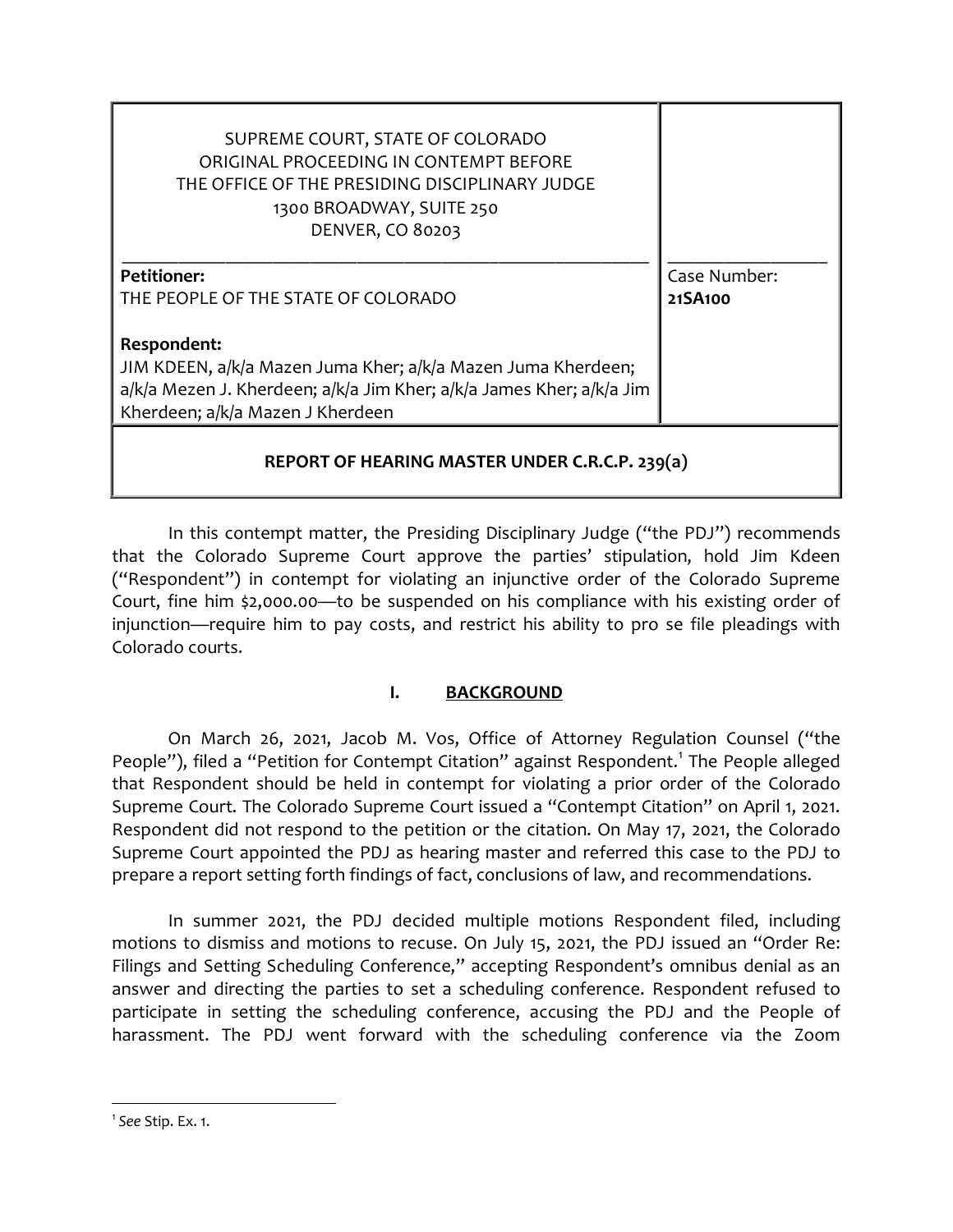videoconference platform on August [2](#page-3-0), 2021.<sup>2</sup> Vos appeared at the scheduling conference on behalf of the People; Respondent did not attend. At that conference, the PDJ reviewed Respondent's rights under C.R.C.P. 107(d) and set a contempt hearing for December 13 and 14, 2021. The scheduling conference was memorialized in a scheduling order and an amended scheduling order, both of which were sent to Respondent via email and first-class mail.

On November 22, 2021, the PDJ held an in-person prehearing conference. Vos attended on the People's behalf. Respondent did not appear, though he had been ordered to attend the prehearing conference in multiple orders.<sup>[3](#page-3-1)</sup> At the prehearing conference, the People asked the PDJ to issue a warrant for Respondent's arrest. In a prehearing conference order, the PDJ warned Respondent that an arrest warrant might issue if Respondent failed to respond in writing, stating his intention either to participate in the upcoming contempt hearing or to explicitly waive his right to participate. Respondent did not file such a notice; instead, the parties filed on December 1, 2021, a "Stipulation, Agreement and Affidavit Consenting to a Finding of Contempt."

## **II. FINDINGS OF FACT AND CONCLUSIONS OF LAW**

In the stipulation, Respondent admits the allegations in the People's petition for contempt citation and pleads guilty to contempt. The petition provides that Respondent, who is not licensed in Colorado as a lawyer, was enjoined from engaging in the unauthorized practice of law on October 11, 2019, in case number 2019SA64; that the order was a lawful order of the Colorado Supreme Court directing Respondent to cease engaging in the unauthorized practice of law; that the People served Respondent with the order on January 21, 2021; that Respondent knew of the order; and that although Respondent had the ability to comply with the order, he did not. The petition states that Respondent engaged in the unauthorized practice of law, including by repeatedly identifying himself in pleadings and in correspondence as a "non-Colorado Licensed Attorney."

The parties agree that Respondent should be found in contempt of the Colorado Supreme Court's order of injunction issued on October 11, 2019. The parties stipulate that, in exchange for Respondent's voluntary guilty plea to contempt, the PDJ recommend the issuance of a \$2,000.00 fine, to be suspended upon Respondent's future compliance with the injunction entered in case number 2019SA64 on October 11, 2019, which prohibited him from engaging in the practice of law.<sup>[4](#page-3-2)</sup> The parties also agree that the People will dismiss

<span id="page-3-0"></span><sup>&</sup>lt;sup>2</sup> See "Amended Scheduling Order Unauthorized Practice of Law (Contempt)" at 1 n.2 (Aug. 18, 2021) (describing the PDJ's attempts to involve Respondent in setting the scheduling conference).

<span id="page-3-1"></span><sup>&</sup>lt;sup>3</sup> See "Order Re: Prehearing Conference" at 1 (Nov. 23, 2021) (cataloging the PDJ's orders directing Respondent to attend the prehearing conference).

<span id="page-3-2"></span> $4$  C.R.C.P. 239(a) provides that if the matter proceeds to trial and the hearing master makes a finding of contempt but does not recommend imprisonment, then the hearing master "shall recommend that a fine be imposed for each incident of contempt; the minimum fine for each incident shall be not less than \$2000 and not more than \$5000." Here, the PDJ recommends that the Colorado Supreme Court approve the parties' agreement to suspend enforcement of a fine, as no hearing was held in this case. Further, the PDJ interprets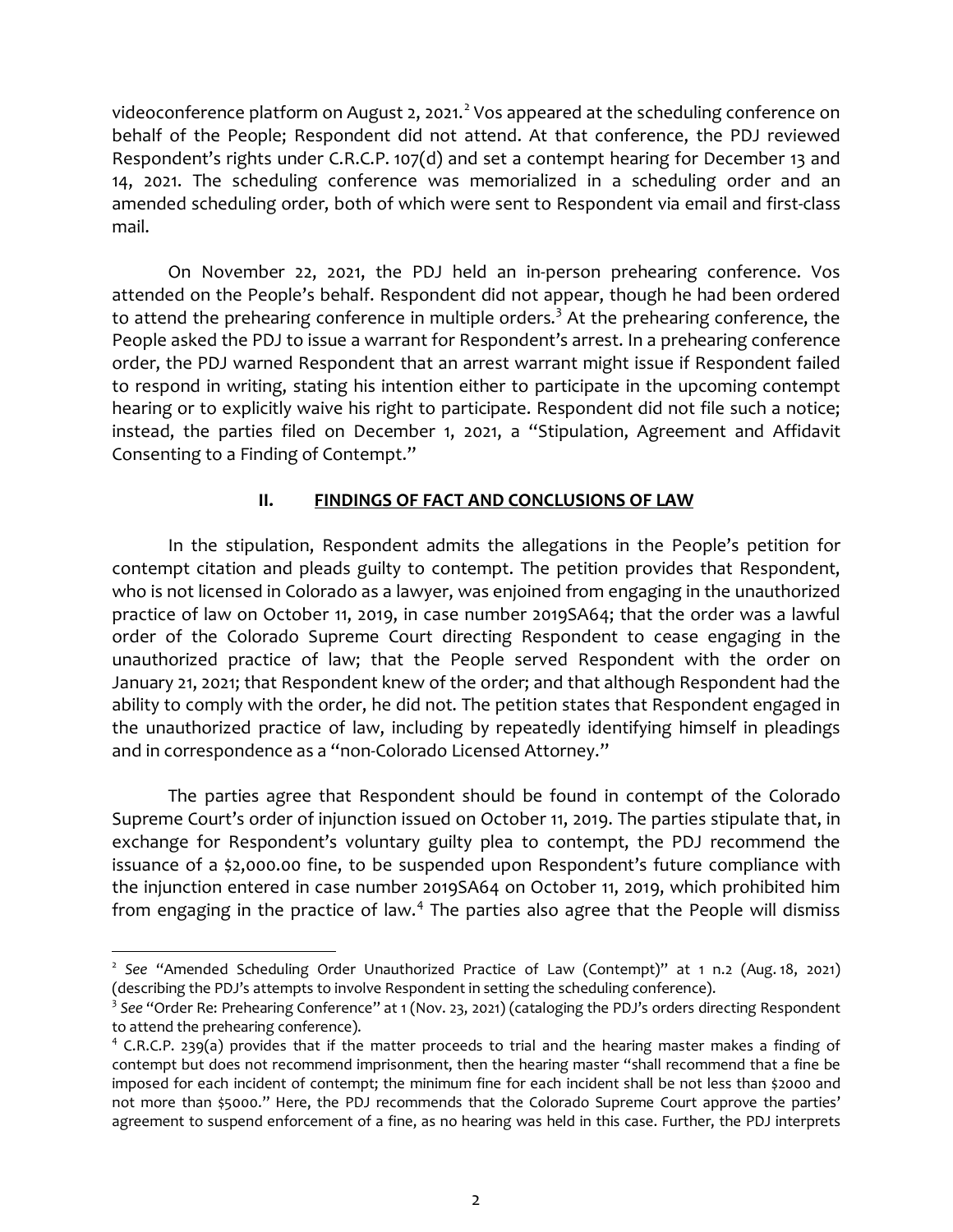pending requests for investigation that address Respondent's similar conduct during the past year.

The parties stipulate that neither jail time nor an order of restitution should be imposed as a sanction for Respondent's contempt. The parties agree, however, that Respondent should be ordered to pay costs in the amount of \$2,224.00, subject to a payment plan of \$100.00 per month.<sup>[5](#page-4-0)</sup>

Finally, the parties stipulate that an order should enter restricting Respondent's ability to submit pro se filings in Colorado courts. They request that the order direct all Colorado courts to reject Respondent's filings as a proponent of a claim (i.e., as a plaintiff, third-party claimant, cross-claimant, or counter-claimant) unless such filings are accompanied by a certification from a licensed Colorado lawyer affirming that she or he has read the pleading; that to the best of her or his knowledge, information, and belief formed after reasonable inquiry, the pleading is well grounded in fact and is warranted by existing law or a good faith argument for the extension, modification, or reversal of existing law; and that the pleading is not interposed for any improper purpose, such as to harass or to cause unnecessary delay or needless increase in the cost of litigation.

## **III. ORDER AND RECOMMENDATION**

The PDJ **APPROVES** the stipulation of the parties. Subject to the Colorado Supreme Court's approval of the parties' stipulation, the PDJ **VACATES** the hearing set for December 13 and 14, 2021.

The PDJ **RECOMMENDS** that the Colorado Supreme Court **APPROVE** the stipulation of the parties, **FIND** that Jim Kdeen has engaged in the unauthorized practice of law in contempt of the Colorado Supreme Court's order of injunction in case number 2019SA64, dated October 11, 2019, and **HOLD** him in **CONTEMPT**. The PDJ further **RECOMMENDS** that the Colorado Supreme Court **FINE** Jim Kdeen \$2,000.00, to be suspended upon Kdeen's future compliance with the injunction entered in case number 2019SA64 on October 11, 2019, and **ORDER** Jim Kdeen to pay **COSTS** of \$2,224.00, subject to a payment plan requiring him to pay the People \$100.00 per month beginning twenty-eight days from the date of the Colorado Supreme Court's order in this matter.

 $\overline{a}$ 

<span id="page-4-0"></span>C.R.C.P. 239 $(g)$ , which provides that the Colorado Supreme Court may prescribe the appropriate punishment for contempt, as affording the Colorado Supreme Court substantial leeway in fashioning contempt sanctions. <sup>5</sup> *See* Stip. Ex. 2. The Colorado Supreme Court has held that "costs and fees cannot be assessed when the court imposes punitive sanctions against a contemnor, because C.R.C.P. 107(d)(1) does not expressly authorize their assessment." *People v. Shell*, 148 P.3d 162, 178 (Colo. 2006). That holding reflects an inconsistency between  $C.R.C.P. 107(d)(1)$  and  $C.R.C.P. 239(g)$ , which states that upon receiving the PDJ's report and finding a respondent guilty of contempt, the Colorado Supreme Court shall "prescribe the punishment therefor, including the assessment of costs, expenses and reasonable attorney's fees." Considering the parties' agreement regarding costs here, the PDJ recommends that the Colorado Supreme Court approve the stipulation in full, including the recommended award of costs.